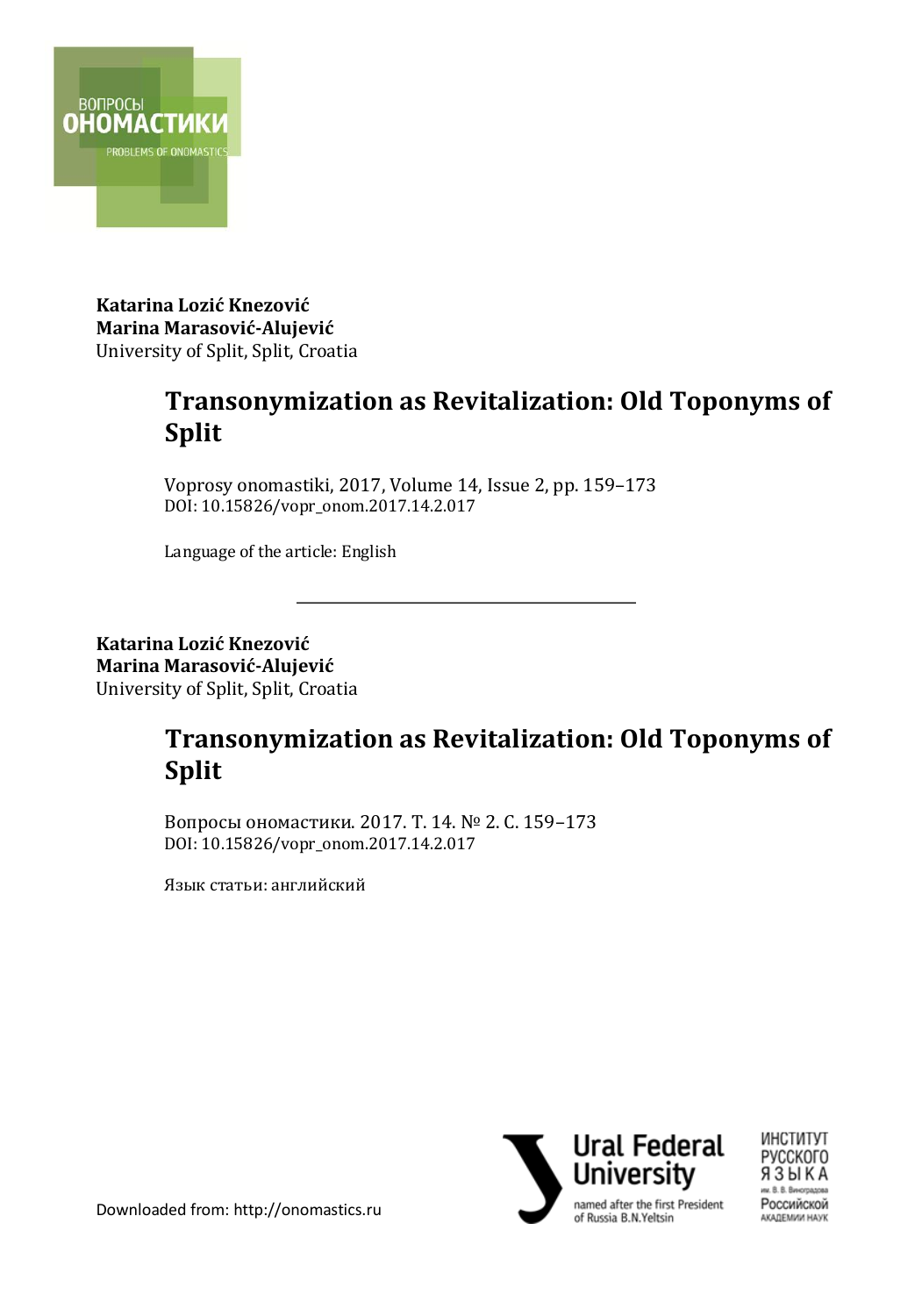DOI: 10.15826/vopr\_onom.2017.14.2.017 UDC 811.163.42'373.21

**Katarina Lozić Knezović Marina Marasović-Alujević**

> University of Split Split, Croatia

## **TRANSONYMIZATION AS REVITALIZATION: OLD TOPONYMS OF SPLIT\***

The paper deals with ancient toponyms of Split, a city in the centre of the Croatian region of Dalmatia. Along with numerous monuments of spiritual and material culture, toponyms are part of the two-thousand-year-old city's historical heritage. Split in particular abounds with sources that provide valuable information concerning ancient toponyms. In terms of the study and preservation of toponymy, three basic sources are crucial: the living oral tradition, written records, and old charts — mostly cadastral plans. In addition to researching, recording, documenting, and publishing Split's ancient place names through toponomastic, geographical, and town planning studies, toponymic heritage preservation is also implemented through the direct use of the names in everyday life. One of the ways of such revitalization of Split's ancient place names is their transonymization into the category of chrematonyms, i.e. their secondary use as names of institutions, shops, restaurants, schools, sports associations and facilities, bars and coffee shops, cemeteries, and so on. The present paper provides a classification and etymological analysis of detoponymic chrematonyms of Split. The authors propose measures to raise public awareness of the historical information conveyed by the names and raise some issues for consideration regarding further study of transonymization as a means of revitalizing local toponymic tradition.

K e y w o r d s: Croatian language, transonymization, toponyms, chrematonyms, etymology, revitalization, Split.

<sup>\*</sup> This paper is an extended and heavily revised version of the summarizing overview entitled "Transonymization of the ancient toponyms of Split" that the authors have presented at the  $32<sup>nd</sup>$  International Geographical Congress held in Cologne (26–30 August 2012).

<sup>©</sup> Lozić Knezović K., Marasović-Alujević M., 2017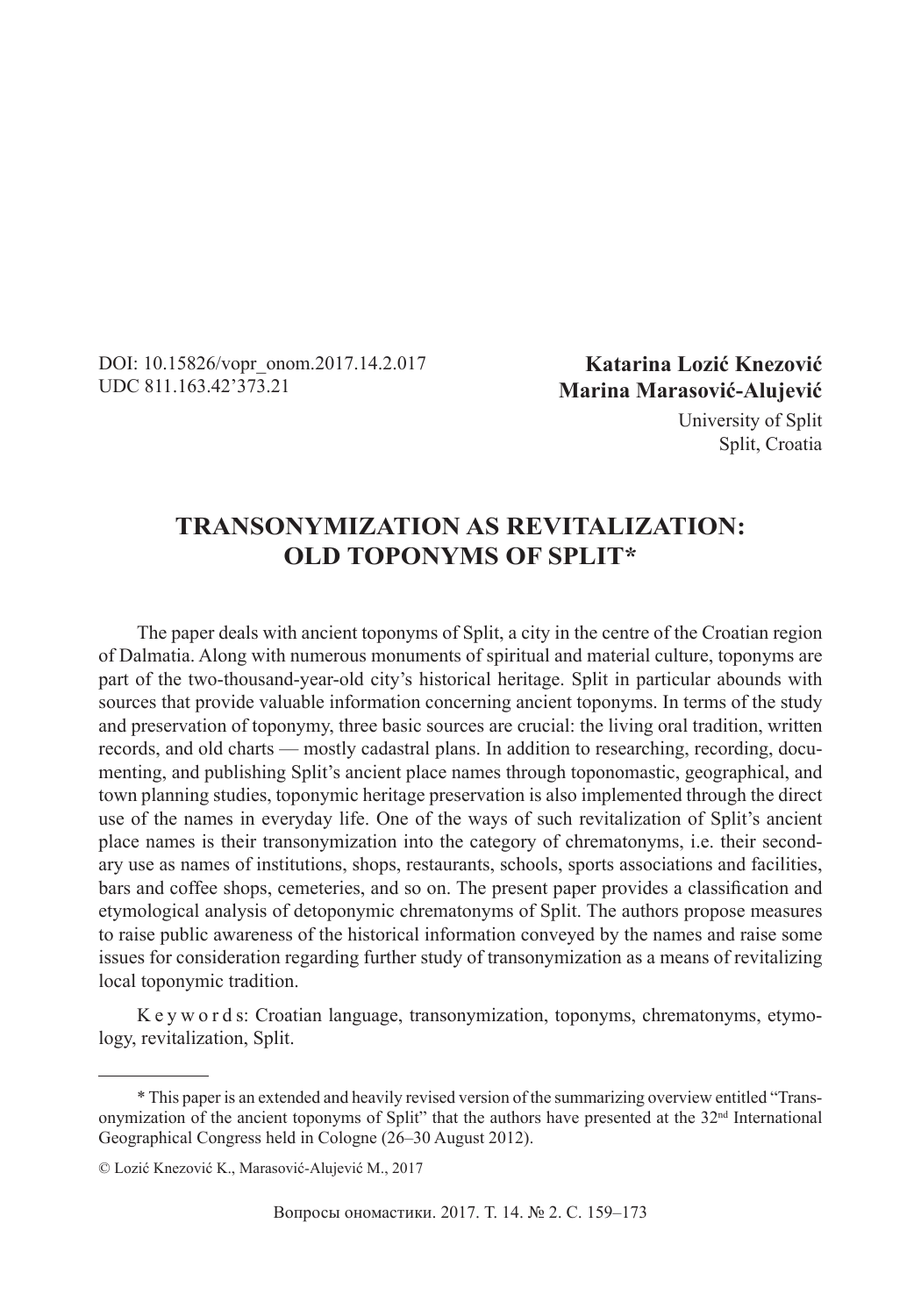## **1. The cultural heritage of Split**

Cultural heritage is a very broad concept that covers not only visual arts (architectural heritage in particular) most clearly evident through tangible remains, but also literary, musical, theatrical and other types of heritage deserving careful research, protection and present-day evaluation. Toponymic heritage data — the traces and recollections of names of ancient localities, areas and settlements — also constitute intangible forms of heritage.

The Croatian city of Split in particular abounds with sources informing us about ancient toponyms. Three basic sources are crucial in the preservation of these sources: the ongoing life of tradition, written records, and old charts — mostly cadastral plans.

Living tradition is very strong and informs us of the names of Split's old neighbourhoods and areas. It was even more vibrant before the recent rapid urbanization. As might be expected, the reason for a strong living tradition can be found in the practices of the olden, predominantly farming population that preserved ancient names for their properties in various parts of Split's farming fields. There are sources that trace the usage of many names of modern-day areas of Split (such as *Marjan*, *Špinut*, *Skalice*, *Lovret*, *Kman*, *Pijat*, *Poljud*, and others) as far back as the early Middle Ages, whilst the names of some other areas trace their origin to early medieval edifices (*Sustipan*, *Sutrojice*, *Sukoišan*, *Supaval*, *Sućidar*, *Bene*, *Pojišan).*

The written records of the names of ancient localities in Split are quite numerous. It is sufficient to analyse indexes of old document collections [Rački, 1877; CD] to gain an insight into the frequency of occurrence of these names as early as the Middle Ages. A particularly significant document among these historical sources is a list of lands of the Benedictine women's monastery dating from the 12th century, carefully analysed by V. Novak [1929]. This list contains ten ancient names of localities that still bear that same name or, in other words, preserve the tradition of the old locality's name, as well as sixteen toponyms and objects which have not yet been located.

Old charts and cadastral plans are especially valuable because they precisely define the geographical position of historical localities. Among many useful cadastral plans, one drawn up by Calergi in 1675 is the oldest known and the most valuable. The graphical source preserved in the National Archives in Zadar underwent basic analysis by L. Katić [1951, *71*–*96*], contributing to its more detailed interpretation from various aspects: topographic, historical, artistic, urbanistic, and, of course, onomastic. In addition to the identification and preservation of known and unrecognised historical edifices and roads, this cadastral plan also provides information about the names of some areas of Split not preserved in tradition, such as *Pod Remete* (the Croatian word *remeta* means 'sacristan'), used in relation to a monastery.

The toponymy of Split area has been researched by numerous archaeologists, historians, geographers, and in particular by philologists (most notably, by Petar Skok who made an exceptional contribution to the study of Split's onomastic heritage, see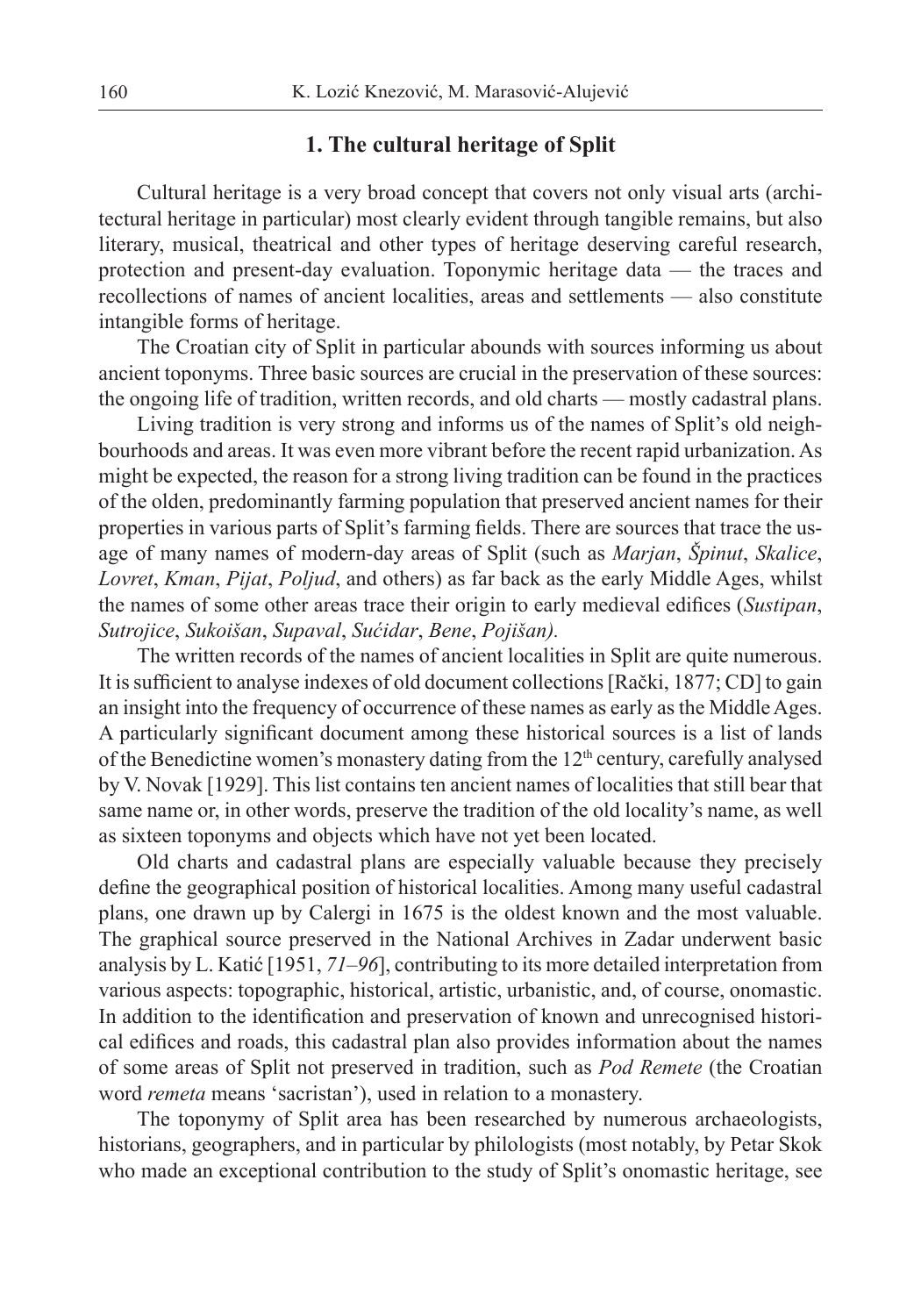[Skok, 1928; 1952; Novak & Skok, 1952] and other works). In addition to researching, recording, documenting, and disseminating old names through the practices of townplanning and geographical and toponomastic studies, the protection of toponymic heritage is also implemented through the modern-day evaluation of old names, that is through their direct usage in everyday life.

Historically, in the city of Split there has long been an interest in preserving traditional names in everyday usage, a task that has primarily depended upon researchers and cultural workers. In that sense, a significant role has been played by the County Commission for Street Naming whose goal in renaming the streets in Split has always been to preserve memories of old areas and places. Thanks to this Council, as many as 68 old toponyms are preserved in street names (such as *Pistura*, *Pujanke*, *Stagnja*, *Šperun*, *Škrape*, *Tabla*, etc.).

The revitalization of old toponyms has also been achieved by their transonymization into the category of chrematonyms, in the naming of institutions, shops, restaurants, sport facilities, etc. This helps the citizens of Split further their emotional connection to ancient names and respective places. This is also the most efficient way to avoid the oblivion of those extinct appellatives from which the toponyms have been formed,<sup>1</sup> and to re-enrich active vocabulary. Most elementary schools in Split are named after old city toponyms (*Bol*, *Dobri*, *Kman*, *Lučac*, *Marjan*, *Meje*, *Mertojak*, *Poišan*, *Skalice*, *Spinut*, *Sućidar*, *Trstenik*, and so on), as well as some hotels (*Marjan*, *Spinut*, *Split*), the student dorms (*Lovret*, *Spinut*), movie theatres (*Bačvice*, *Marjan*), city hospitals (*Firule*, *Križine*), most of city's pharmacies (*Dobri*, *Firule*, *Lučac*, *Marjan*, *Mertojak*, *Skalice*, *Spinut*, *Trstenik*, *Žnjan*), a shopping mall (*Dobri*), restaurants (*Lučac*, *Šperun*), fast food stands (*Pistura*, *Sirobuja*), bars (*Baluni*, *Pistura*, *Šperun*), and many sports facilities and clubs (*Baluni*, *Lubinski Porat*, *Marjan*, *Pistura*, *Spinut*, *Žnjan*).

However, there are no records of many bygone names of various localities in Split. In our article in the daily newspaper *Slobodna Dalmacija* from 1979 [Marasović, 1979], we pointed out this problem, referring, as an example, to an area of the city's western port *Dražanac*, named after its small bays (< Cro. *draga* 'small bay') separated by capes once present in that area (they are clearly seen in the plan of the city and its southern port drawn up by J. Santini in 1666). In that article we suggested the Commission rename a street or area after this toponym, so it might be preserved in the collective memory, which was done during the following renaming of streets — the street running along this port area still carries that name today. In one of our articles [Marasović & Marasović-Alujević, 2005, *150*], we also pointed out the need for the popularization of well-known old names accompanied by an explanation of their etymology to the wide audience so as to avoid misinterpretation, as is the case of the toponym *Bene*. Originally,

<sup>&</sup>lt;sup>1</sup> Split is the city in the centre of the Croatian region of Dalmatia. Although the standard language is Croatian, Čakavian dialect has been spoken for centuries, but nowadays has gradually vanished. Some of the old lexis is preserved in toponyms.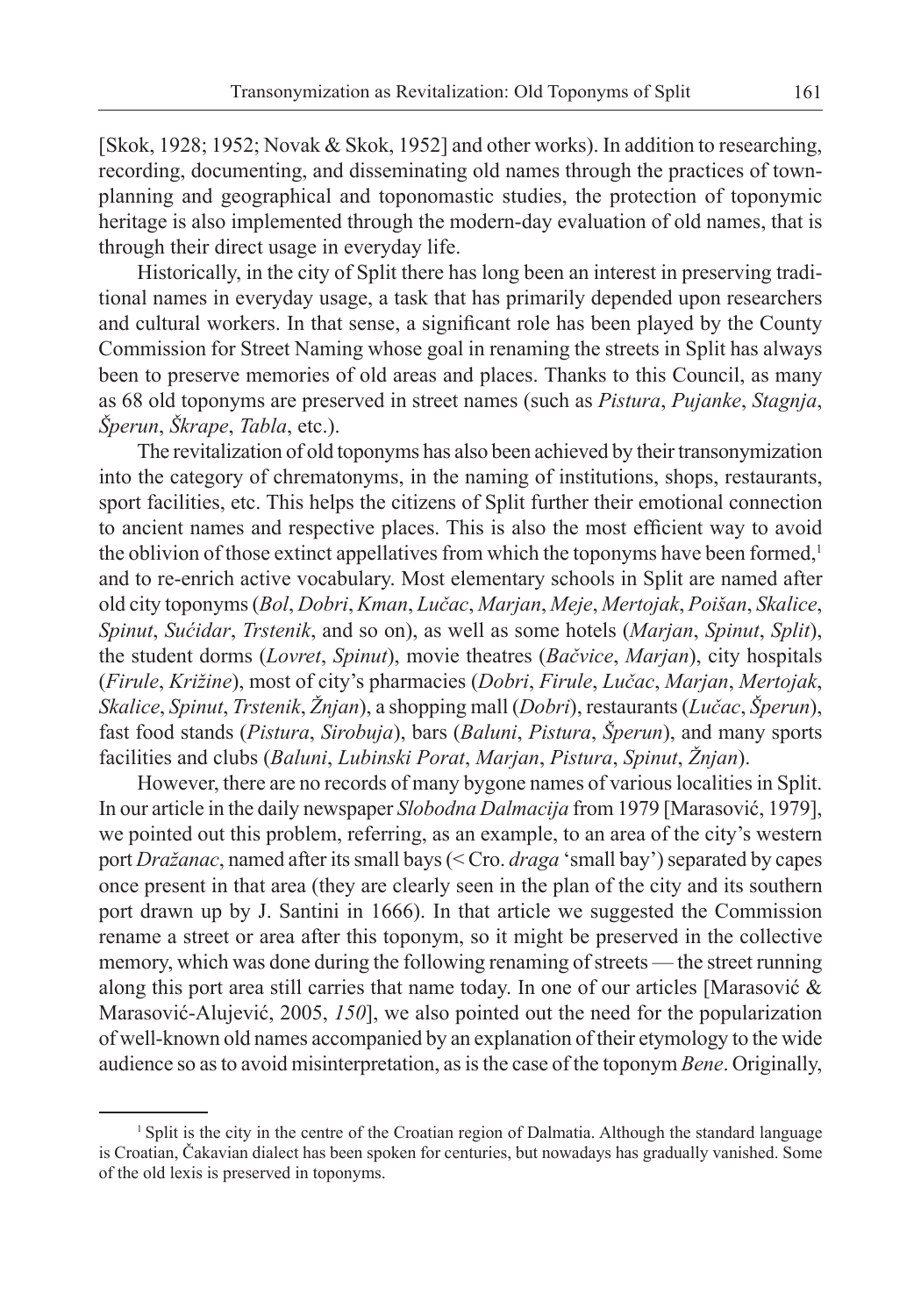this toponym, derived from the hypocoristic form of the hagionym *Benedikt*, was the name of an early medieval church which was later directly adopted as the name of the respective area. Hypocoristics of such type occur very frequently in Croatian toponyms, especially in Split and Dalmatia in general, for example: *Bare* < *Bartul*, *Bone* < *Bonifacije*, *Duje* < *Dujam*, *Kleme* < *Klement*, *Šime* < *Šimun*, etc*.* In the case of the toponym *Bene*, the early demolition of the church and scattering of its remains resulted in the loss of collective memory regarding this sacred object. Thus, the public (including reports in the media) interpreted this toponym as a plural noun, and it is still used and declined in this way. It is only through the public dissemination of research into the newly discovered and restored church remains that this toponym will regain its original meaning.

## **2. Etymological analysis of toponyms**

Those toponyms which have been formed throughout the past couple of thousand years in the geographical area of this mid-Dalmatian city have attracted the interest of researchers because of their linguistic diversity. However, an integral study of Split's toponyms has never been published. For this reason we have launched a research project supported by the Croatian Ministry of Science, Education and Sports and aimed at analysing toponymic sources in the area of the Split peninsula.

The project has thus far resulted in compiling a list and providing an etymological analysis of those toponyms that have been revitalized into the category of chrematonyms, which enables to preserve the names and to further an emotional connection between the ancient toponymic tradition and today's inhabitants of the city. This connection is well exemplified through the chrematonym *Marjan*, the name of a restaurant in France (perhaps motivated by the owner's sentiment), which originally refers to the hill that rises above the ancient centre of Split.

#### **2.1. Toponyms of Romance origin**

The interaction between the Romance and Slavic languages that marked the development of the local linguistic tradition left traces in the city's toponymy — we come across a significant number of toponyms of Romance origin which Croats adopted and adjusted to their phonological and morphological rules. Even if we exclude the place names derived from names of saints (*Sustipan*, *Sućidar*, *Supaval*, *Sukoišan*, *Sutrojica*, etc.), formed by combining Old Dalmatian (Romance) prefixes (*sut-*, *sta-*) with Croatian anthroponyms [Putanec, 1963], the majority of medieval toponyms on Split peninsula are of Romance origin.

The toponym *Baluni* refers to a bay inside the city port, Split's inhabitants connect this name to the dialectal noun *balun* originating from the Venetian word *balon*  'ball'. However, we believe that this toponym was created from the augmentative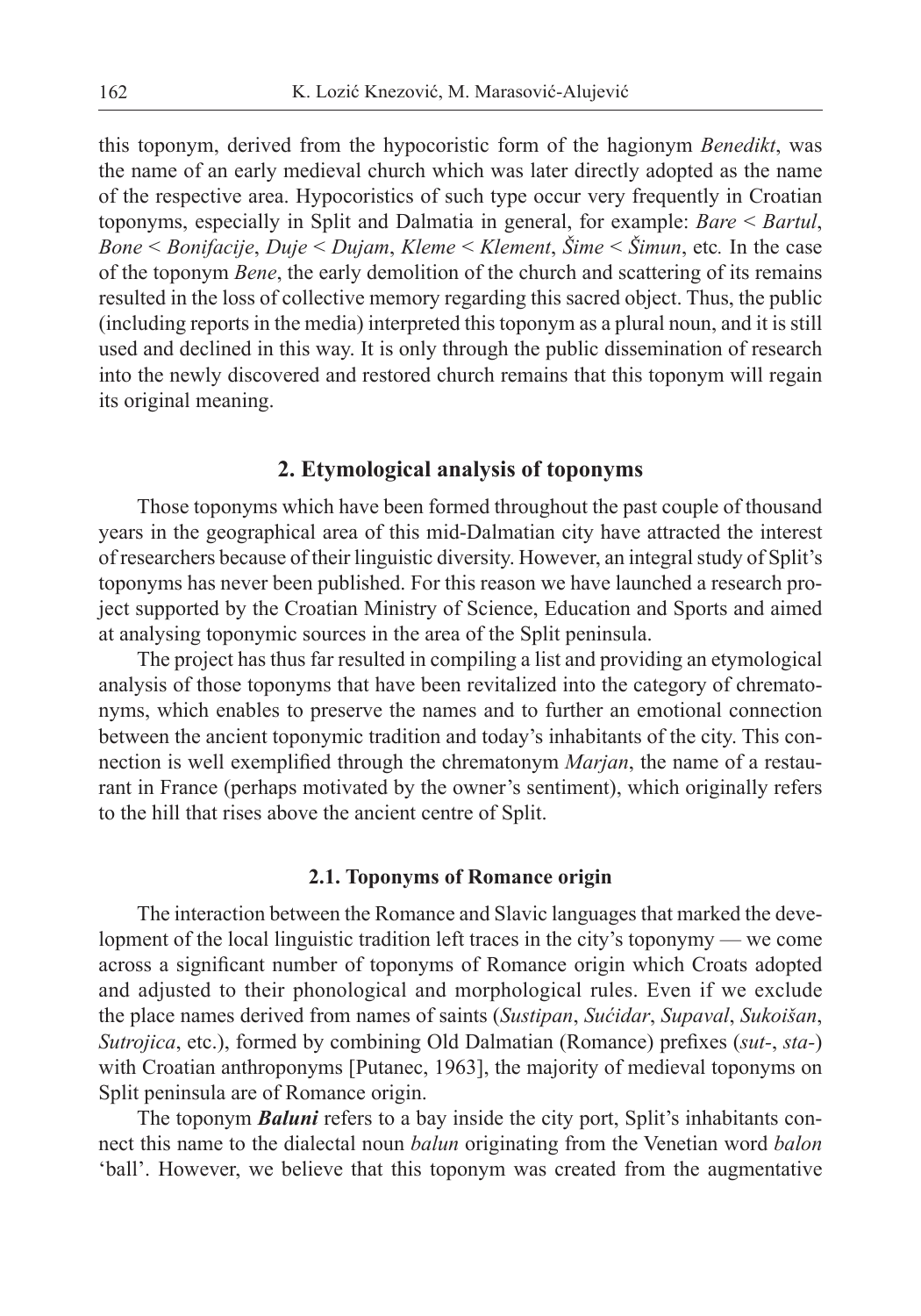form of the Latin noun *vallis* 'cove'. The substitution of the Romance short /*ă*/ with the Croatian short /*ŏ*/ dates from the time when Croats still lacked that sound in their phonological system, before the mid-7th century [Šimunović, 2008, *591*], and betacism  $v > b$  is also characteristic<sup>2</sup> that took place, at the latest, in the early Christian period [Holzer, 2011, 19]. A sports club and a coffee house bear this name today.

*Bol* is a toponym created by semantic extension of the Latin word *vallum* which acquired the meaning of 'bulwark'. The substitution of sounds is the same as in *Baluni*. An elementary school is named after this toponym. Since the Croatian noun *bol* means 'pain' this toponym is not widely used.

*Firule* is a phytotoponym formed from the Latin name for the fennel bush (Lat. *Ferula communis*). This toponym was first mentioned in 1167 in the Capitular Cartulary in the form of "in *Ferule*," "in *ferulis*" [Katić, 1951]. The city hospital, a pharmacy and a sports facility bear this name today.

*Gripe* is a toponym derived from Lat. *grippa* 'whetstone, cliff', it was first mentioned as such in 1324: "terra capituli ad *Grippe*" [Smičiklas, 2, *56*]. An elementary school and a sports facility bear this name today.

*Kman* as a toponym is formed from the nominalized adjective *Cumanum*, and its usage was first recorded in 1119 as "ad caput de *Cumano*" [Šimunović, 2008, 589]. An elementary school and a soccer association are named after this toponym.

*Lora* is a toponym first mentioned in the early Middle Ages, in 1030, as "terra de *Carbarola*," probably referring to a Roman landowner [Kostrenčić, 1967, *170*]. The first part of the word was later omitted and the second underwent metathesis — for now unknown reasons. According to Petar Skok [1952, *27*], *Lora* is a Latin derivation of the adjective *calvus* with two added Latin suffixes: *-arius* and *-alus*, meaning 'naked' and 'bald', which thus describes bare terrain. According to Katić [1956, *144*] the area of *Lagaronum* (now known as *Glavičine*) refers to present-day *Lora.* This toponym of Greek origin is also found in variations of "terra posita ad *Logarone*," "in *Lagarono*" (1338), and there is a reference to *Logorun* in the will of the Croatian writer Marko Marulić dated 1521. Skok believes that the Roman derivative was formed with the suffix -*one* from the Greek λαγαρός 'soft (when describing porous, soft ground)'. The naval academy of Split is named after this toponym today.

*Lovret* is a toponym first mentioned in 1020 as *Lauretum* [Kostrenčić, 1967, 58]. According to Skok [1952, 26], present-day pronunciation proves that -*et* is the reflex of the Latin suffix *-etum*, even though the Latin suffix *-etum* usually corresponds to the Croatian suffix -*ik* or -*ište* [Skok, 1972, 268] (the Latin *lauretum* means 'bay plant'). A car dealership and a nursing home are named after this toponym.

There are various theories about the origin of the toponym *Manuš*related to an area in the northeast of the city. According to Skok [1952, *41*], this toponym is of pre-Roman origin, perhaps deriving from the name of the Manii, an Illyrian tribe that supposedly

<sup>2</sup> Cf. the toponym *Balualta* from the Italian *valle alta* on the island of Lošinj.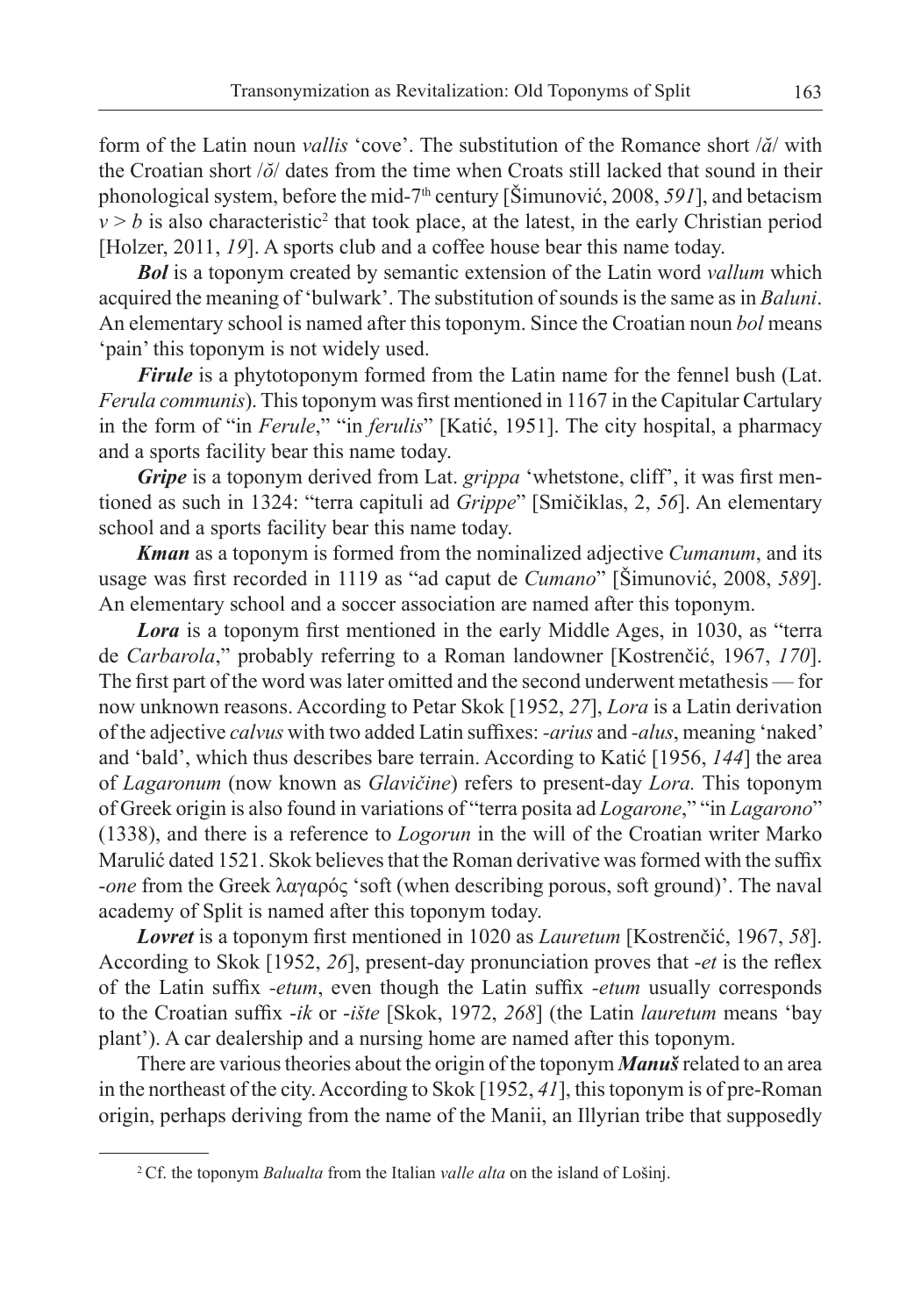populated the area before Romanization (cf. Lat. *Sinus Manius*, the Roman name of the Brač Channel). A more probable, in our opinion, theory is that the name originates from the Latin expression *puteus manus* meaning 'a good well'. An elementary school is named after this toponym today.

*Marjan* is a toponym first recorded in the testament of the Split prior Petar, in which the hill overlooking the city is mentioned as *Marulianus*: "Voleo et iubeo ut de ecclesia s. Joaniis terram unam ubi dicitur a Maruliani quam emi ab aunclo pro solidis quindecim..." Skok [1952, *19*] derives this name from the predial name *Marinianum*, i.e. from *fundus Marinianum*, the land of a certain Marinianus, probably an ancient inhabitant of Salona or Aspalathos on the southern slope of the hill Marjan. The form *Mrljan* (mentioned in the late 18<sup>th</sup> century [Smodlaka, 1946]), according to Šimunović [2008, *589*], is the result of dissimilation  $nj - n \geq lj - n$ . The present form *Marjan* also exhibits the Čakavian development of vocalic  $r > ar$ . The Slavic population misunderstood the Roman predial toponym which was used in various distorted forms. The present-day form of this toponym is now used as the name of a hotel, an elementary school, a movie theatre, a restaurant, a taekwondo club, a fishing association, and many other facilities.

**Pistura** is a toponym recorded in various medieval historical sources. It was first mentioned in 1222 as the name of the Benedictine monastery "in postures". G. Novak [1957, 526] used this earliest attested form of the name to explain its etymology as the combination of *post* 'after' and *turris* 'tower' thus referring to an area 'behind the tower'. There is a written record of the land of St John de Posturio's church in 1234 [Smičiklas, 3, *394*], and another mention, dated 1359, which displays further distortion of the original toponym in the name of the city gate ("porta pisturiae"). The transition *o* > *i* misled Petar Skok who believed that this name originated from Lat. *pistorium* 'bakery'. This theory was later supported by P. Šimunović [2008, *592*]. However, Novak's etymology seems more convincing since we find similar toponyms in other Dalmatian cities, as well as medieval European cities in general. One of the south-western city gates in Zadar is named *Pusterla*, and two early medieval churches located next to this gate carried the same name: St Marija "*de Pusterla*" and St Ivan "de *Pusterla*". For the explanation of Split's *Pistura* we have to rely on toponymic analogies. In certain European cities, we find variations of the same toponym — *Posterla* and *Pusterla* identical to that in Zadar. In Late Antiquity this toponym was already used to designate a small side door leading into the city [Battisti & Alessio, 1975, *3037*, *3038*, *3158*]. Battisti and Alessio derive this name from the Latin word *posterus* meaning 'the one coming after,' that gave many toponymic variations, such as *posteriola* in Ravenna, *pusterla* in Parma (identical to that in Zadar), *pusterla* in Lombardy, and *pistervula* in the Taranto idiom (the form closest to the toponym in Split). Battisti and Alessio believe that the toponym *posterula* is of Old Dalmatian origin [Ibid., *3038*]. The Split place name *Pisturna* fits in with the above etymology: the *Vrata od Pisture* 'Pistura' Gates' were located below the western walls of Diocletian's Palace and served as the side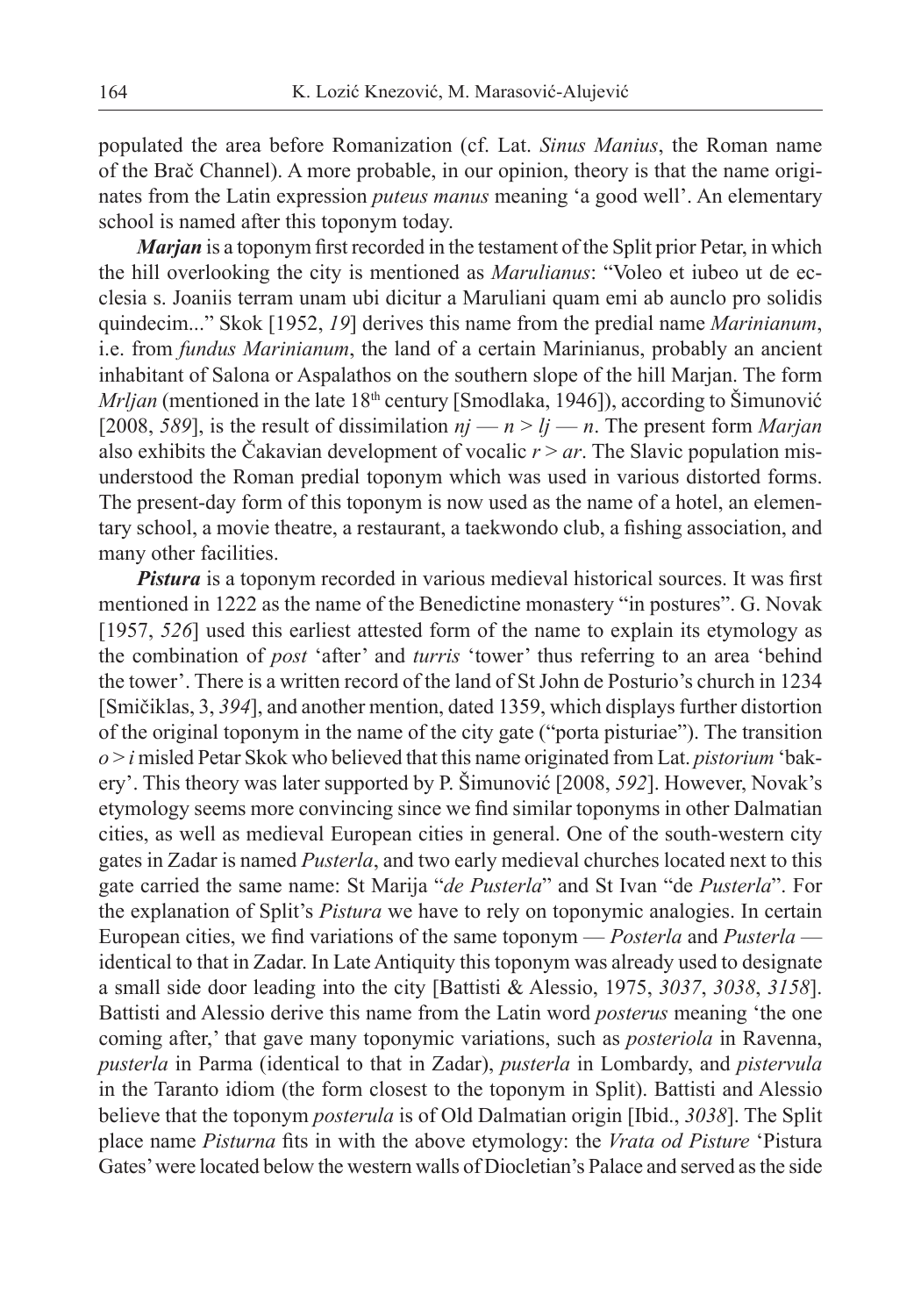gates into the medieval city (the main entrance into the city was through the western gates of the ancient emperor's palace). Present-day traces of these medieval toponyms remain in the name of a street, coffee house, fast food restaurant and soccer club.

*Plokite* is a toponym formed from the Romance *placea* (cf. Greek πλάκα 'plate'), with the substitution of the Romance *ă* with the Croatian *ŏ* and, most probably, the addition of the suffix -*itta* ( $plak(a) + itta$ ) [Šimunović, 2008, 592]. An elementary school is named after this toponym.

**Poišan** derives from the Roman predial toponym *Pansianum* first mentioned in 1030 as "terra de *Pansiano*" [Kostrenčić, 1, *59*]. It was formed from the adjective of the gentilicium *Pensa* (+ -*ianum*) with the transition of the protonic /*ă*/ into  $/ \delta /$  in the 8<sup>th</sup> century, and the later metathesis of the cluster  $j_s > \delta j$  [Simunović, 2008, *587*–*599*]. An elementary school is named after this toponym today.

*Poljud* is a well-known toponym in Split today because the stadium of the famous soccer club Hajduk is named after the area where it is located. The name originates from Lat. *palus* > Ital. *palude* 'mud,' 'swampy area'. In a document dating from 1020 this toponym is mentioned as "locus prope *Palutum*" [Kostrenčić, 1, *59*]. Besides the above-mentioned stadium and affiliated sports facilities, this name is also used by a conference centre and a restaurant.

The toponym **Sirobuja** was firs mentioned in Split's notarial records in 1315 and 1323 in the form of *Siroboie*, *Serobullia*, *Serobuglia* (from the Venetian spelling *terra de Sirobulga*)*.* It originates from Lat. *serpyllum* > *\*serbulu* 'breckland thyme' [Skok, 1952, *30*]. Today this name is carried by a fast food stand and a store.

*Šperun* is a toponym describing a part of the city's historical core. The name refers to the shape of the western semi-bastion that closed the city's defence wall in the southwest, which was erected in the mid-17<sup>th</sup> century. This was the first semi-bastion on the western side of the fort that resembled a boat prow. The toponym comes from the Venetian maritime term *sperone* 'ram of a boat, beak of a boat' [Marasović-Alujević, 2006]. The diminutive *speronzello* is attested in Venice from the 15<sup>th</sup> and 16<sup>th</sup> centuries in relation to a ram situated on a boat's prow. With the construction of the bastions this appellative also entered military terminology as a name for the wedge-shaped sections at the first and the last semi-bastions of the defence system. The term *šperun* originates from Ven. *speron* with the characteristic dialectal changes Ven. *on* > *un* [see Holzer, 2011, *29*] and Ven. *s* > *š*, as in many other similar cases (cf. Ven. *portone* > Split dial. *Portun*, Ven. *spina* > Cro. *Špina*, etc.). As of today, *Šperun* is also used as the name of a street, a restaurant, a coffee house and a travel agency.

*Špinut* is an area along the northern part of Marjan hill. The name originates from Lat. *spina* 'thorn' or *spinutum* 'bushes' and refers to the plants once covering the area. This toponym is first mentioned in the testament of prior Petar in the  $11<sup>th</sup>$  century [Kostrenčić, 1967, *28*] in the form of "in *Spinuto*". Skok [1952, *39*] points out that the original form of this toponym was *Spinuntum*, and if we take into consideration that the present-day form derives from the Latin locative case *spinuti*, it is more probable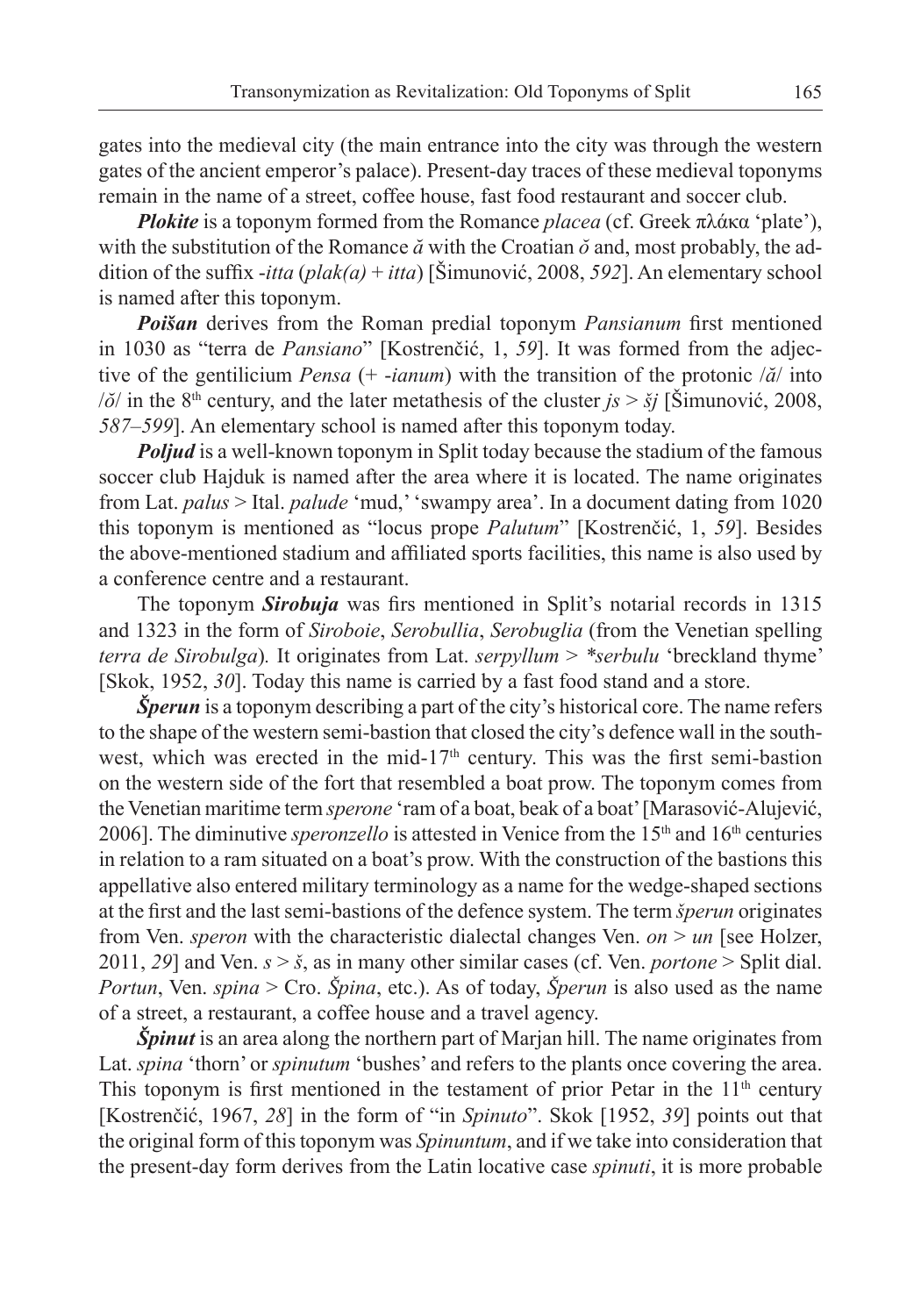that Romans in Split used *Spinuntium*, in which *-un-* before the consonant *t* was later replaced by the Croatian *u*. Today the following objects are named after this toponym: a hostel, a marina, a pharmacy, an elementary school, a sailing club, a diving club and a maritime sports association.

*Žnjan* is an area with a very old name, dating from antiquity when the area was settled by retired Roman soldiers. It was first mentioned in 1090 in the list of St Peter's lands as *Zunano*, in 1301 as *Iugnano*, in 1370 as *Zgnano*, and in the list of Split toponyms from the 15th century as *Gisgnano* or *Zignano*. According to [Jelić, Bulić & Rutar, 1894] the name *Žnjan* originates from the Roman name *Geminianum*. However, more probable is Petar Skok's theory that *Žnjan* was a predial toponym interpreted as *praedium Iunianum* — that is 'Junijani's estate' — which is a derivative formed by the addition of the Latin suffix *-anus* to the Roman name *Iunius*. This occurred when the Latin unstressed *u* was omitted after turning into a semi-vowel, and the cluster *ni* was palatalized into *ń*. A pharmacy and a beach handball club use this name today.

The etymological meaning of the toponyms of Romance origin is now unclear for most inhabitants who tend to attribute to these names other meanings suggested by folk etymology. The toponym *Poljud* (< Lat. *pallude* 'swamp') is reinterpreted as related to Cro. *polje* 'field,' and *Baluni* bay (< Lat. *vallum* 'bay') — to the dialectal word *balun* 'ball'. In the same way, inhabitants relate the toponym *Žnjan* (< Lat. *Iunianum*) to the Croatian verb *žeti* 'to reap'.

#### **2.2. Toponyms of Slavic (Croatian) origin**

It is easier to identify the toponyms of Slavic origin.

As a toponym, *Lučac* is first mentioned in the list (the so-called "reambulation") of the lands belonging to the Archdiocese of Split, dated 1397. In the Latin version of this list there is a reference to a piece of land whose geographical location is described by a Latin and Croatian toponym: "in *Arcuzo* ubi slavice dicitur na luzaz" [Katić, 1956, *159*; Farlati, 1765, *343*]. This text, in which we recognize the name of the present-day area of *Lučac*, brings us to the conclusion that the respective Latin toponym was *Arcuzum* or *Arcutium.* There is evidence of the usage of this name in other historical sources such as, for example, the mention to one of Split's churches referred to as St Nicolas church "de *Arcuzzo*" [Farlati, 1765, *344*].

Previous explanations of this word's etymology are based on the presumption that the Latin form was the original one. Grga Novak [1957, *527*] thus points out that the present-day name of *Lučac* is "a Croatian translation of the Romance name". Novak, the author of the most comprehensive history of Split, assumes that this area was named after its architectural arches (Cro. *luk* 'arch' < Proto-Slavic *lǫkъ(jь)* 'curved,' 'bent' [Ivić, 1998, *51*]). But we accept the opinion of P. Petrić that *Lučac* received its name due to the natural arch-shaped stone ridge which still can be seen in aerial photos and topographic maps in spite of the area's urban development [Marasović-Alujević, 2007,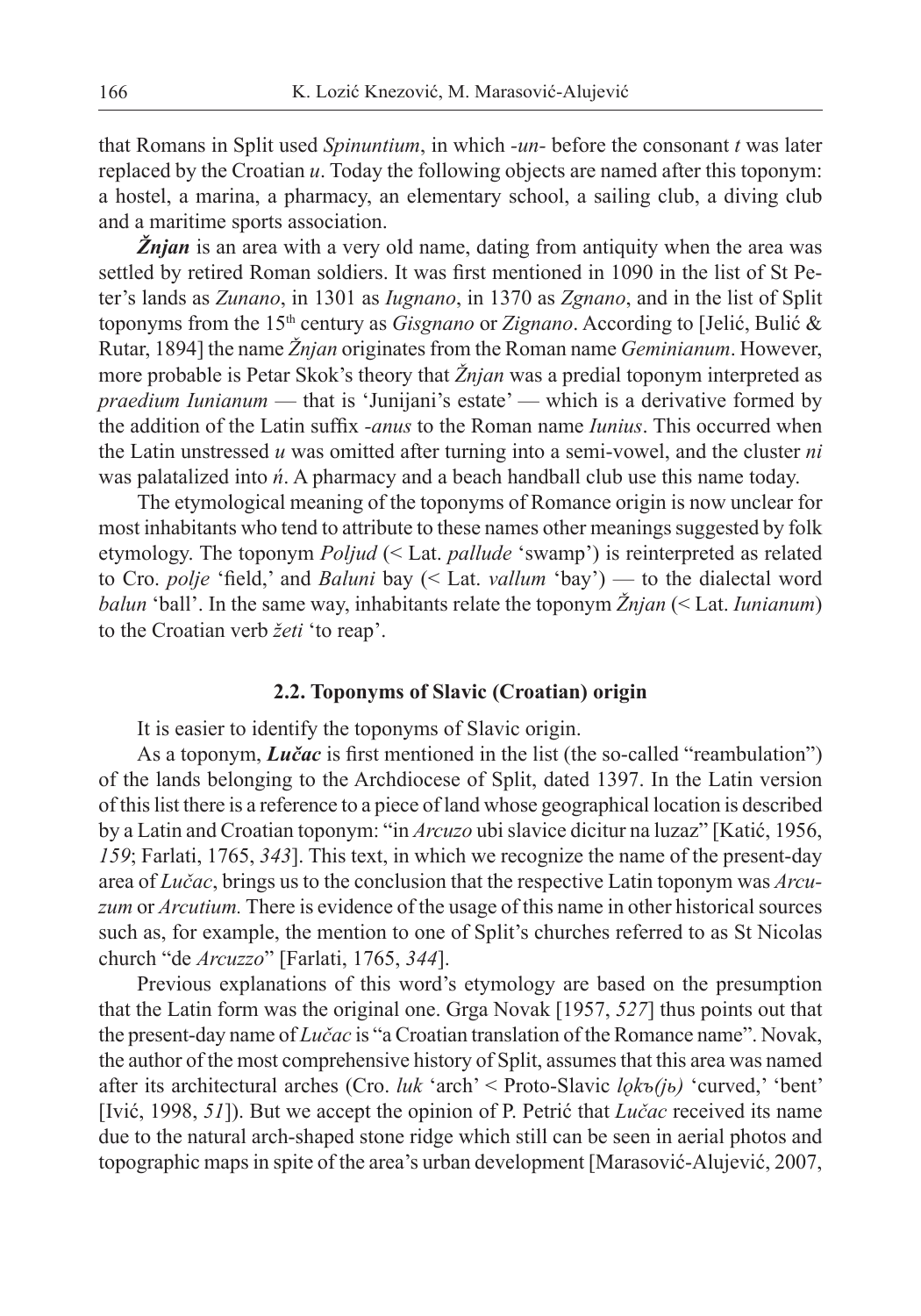*301*]. An elementary school, a pharmacy, a Dalmatian singing group and a restaurant are named after this toponym.

The etymology of the other toponyms of Slavic origin is evident since they derive from easily identifiable Croatian nouns.

*Bačvice* is an area with a sandy beach, its name is now carried by an open-air movie theatre, a pharmacy and a restaurant. It received its name from a fort which protected the Split port in the past. In Calergi's map dated 1675, the fort was marked as "F. Di Botisele" (Cro. *bačvice*). This name is a diminutive plural form of the noun *bačva* ('barrel,' 'tun').

*Blatine-Škrape* (Cro. *blato* < Proto-Slavic \**bolto* 'mud'; Cro. *škrapa*, *ponikva* < Ital. *crepaccio* 'rift') is a part of the city which stands as witness to the symbiosis of Slavic and Romance languages in Croatian toponymy. A pharmacy and an elementary school are named after this toponym.

*Brda* is a city area whose name is motivated by the hilly terrain configuration (Cro. *brda* 'hills'). A pharmacy and an elementary school now bear the same name.

In Croatian toponymy, *Brodarica* refers to a location with a shipyard, dock or ships (Cro. *brod* < Proto-Slavic \**brodъ* 'ship'). A newly constructed residential and business complex is named after this toponym.

*Dobri* is a transformed elliptical two-part syntagm (*Dobri* < \**Dobri izvor '*good well'). The name of this area refers to the local traditional belief that the Virgin Mary saved its inhabitants from plague twice (Cro. *dobar* 'good'), and also to an unpollutedwater springhead. Today a shopping mall and a pharmacy carry that name.

*Dračevac* is a name of one of Split's suburbs, this phytotoponym derives from *drača* < Proto-Slavic \**dьračь* 'Jerusalem thorn, garland thorn' (the ending *-evac* means that the named object possesses the characteristic denoted by the stem). A former military complex and a restaurant are named after this toponym.

*Lubinski porat* is an area with a picturesque name describing it as a spawning and fishing ground for *lubin* (Dalmat. ← Lat. *lupus* 'sea bass'), while *porat* (< Ital. *porto* 'port') refers to a small bay. Today a water polo and wind-surfing club are named after this toponym.

*Matejuška* is a toponym of anthroponymic origin (< *Matej*).<sup>3</sup> A restaurant is named after this part of town.

*Mejaši* is a new suburban part of the city with a name in plural referring to land boundary markers (Cro. *međa* 'border' < Proto-Slavic \**medja*). The name shows the Chakavian reflex of the consonant cluster (Proto-Slavic)  $*dj > j$  [Moguš, 1977, *64*], whereas in standard Croatian the result is /*đ*/ (*međa*). An elementary school is named after it.

The city area *Meje*, located on the opposite side of town from *Mejaši*, has the same etymology. A pharmacy and an elementary school are named after it.

<sup>3</sup> Compare with the toponym *Matuluška* on the island of Brač.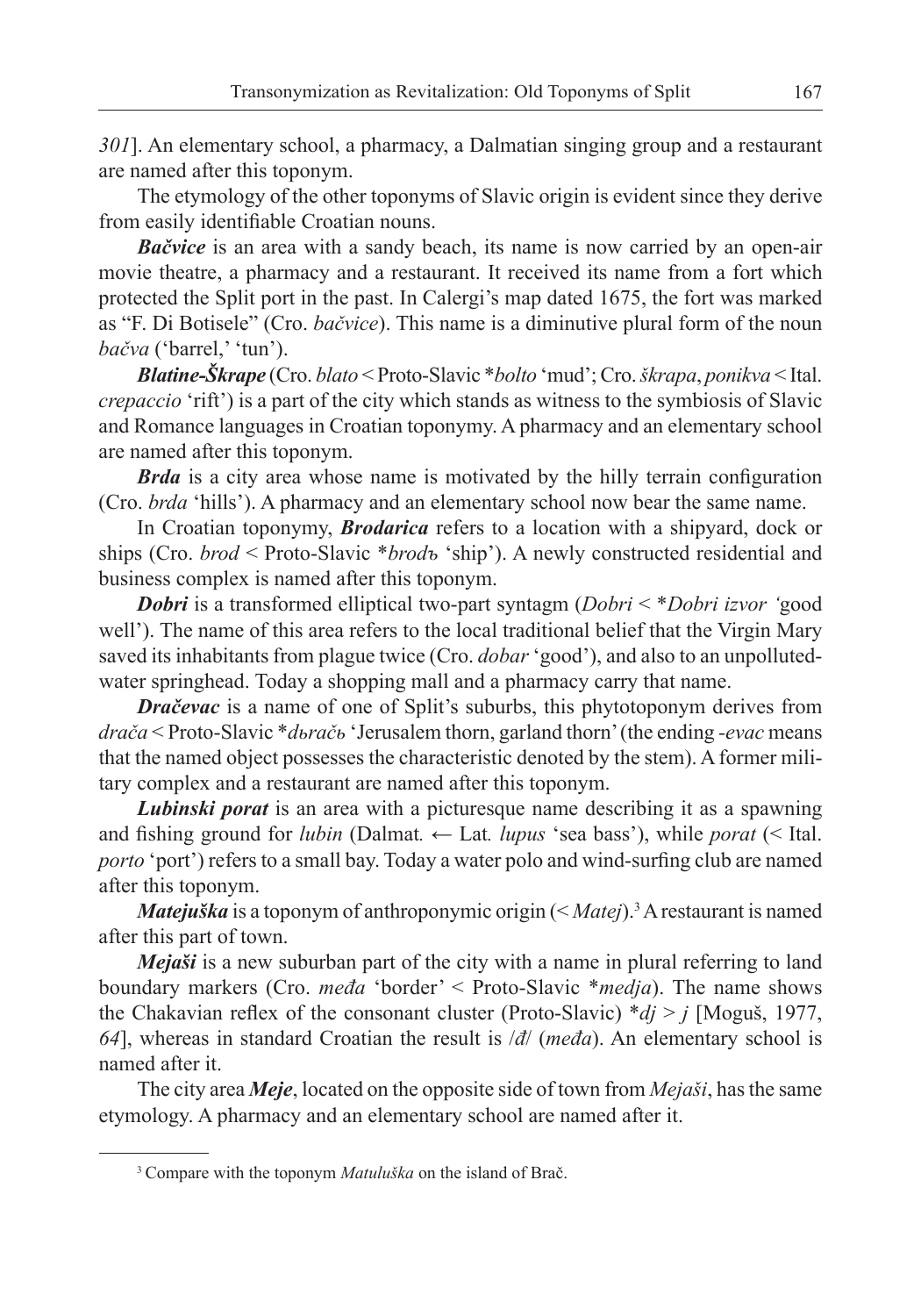*Mertojak* is a phytotoponym (Cro. *mirta* < Lat. *myrtus communis* 'myrtle plant'). It was first mentioned in 1255 as *Mertevlach*. An elementary school and a pharmacy bear this name today.

*Ovčice* is the name of a coastal area close to the *Bačvice* beach. It was named after a type of fish (Cro. *ovčica* 'striped bream'). A coffee house is named after the location.

*Pazdigrad* is a suburban city area where the small Church of St Lovre of Pazdigrad is located. This church was first mentioned in 1250 as *S. Laurentius Paganus* ('pagan'). The toponym is a compound derived from the verb *bazdjeti* 'to stink', *pazditi* < Proto-Slavic \**pъzděti* and the noun *grad* 'town' < Proto-Slavic \**gordъ*. An elementary school and the new residential complex are named after this part of the city.

*Ravne Njive* refers to a city area named after the flat terrain configuration, characteristic in relation to the nearby Brda 'hills' (Cro. *ravne njive* 'flat fields'). An elementary school is named after it.

The toponym *Skalice* refers to one of Split's neighbourhoods and it is a diminutive form of the noun (Ital. *scala*, *scalino* < Lat. *scalae*, *scalaris* 'stairs,' 'steps'). An elementary school is named after this toponym, referring to the pedestrian steps that lead up and down this hilly city area.

*Trstenik* is a city quarter named after the plant (< Proto-Slavic \**trъstěnikъ* 'reed') which grows along the creek of the same name. This name is first mentioned in the testament of prior Petar of Split (9<sup>th</sup>–11<sup>th</sup> century) in the form of "ad *Calamentum*," then in the *Sumpetar Cartulary*, in 1090, as *Calamitum*, while its Croatian name in *Jesenice* appears as "in Tristenico, sclauonice dicitur Tirstenic," which shows that the Croatian name substituted the Romance. The Croatian variant is formed with a suffix -*ik* corresponding to the Latin suffix *-etum*, and both are added to plant names [Skok, 1952, *26*]. An elementary school and a pharmacy are named after it.

*Varoš* is an appellative borrowed from Hungarian (< Hun. *város* 'town'), marking an area populated by blue-collar workers, mostly farmers and fishermen. A restaurant and a pharmacy are named after this part of Split.

*Visoka* is a part of Split named after its towering position in relation to other lower positioned areas (Cro. *Visoka* 'high'). An elementary school is named after it.

Zenta is a part of the city named after an Austro-Hungarian cruiser that once anchored in front of the respective bay, which itself was named after the city of Senta. The name is now carried by a sailing club, a diving club, a sport fishing club, and a small boat port.

## **2.3. Croatian and Romance toponyms of hagionymic origin**

The influence of medieval hagiography in Split was particularly pronounced in the formation of toponyms after saints' names. In our analysis of this segment of toponymy in Split we have recorded twenty toponyms formed after names of medieval churches, the remains of which were more or less preserved [Marasović-Alujević, 1987,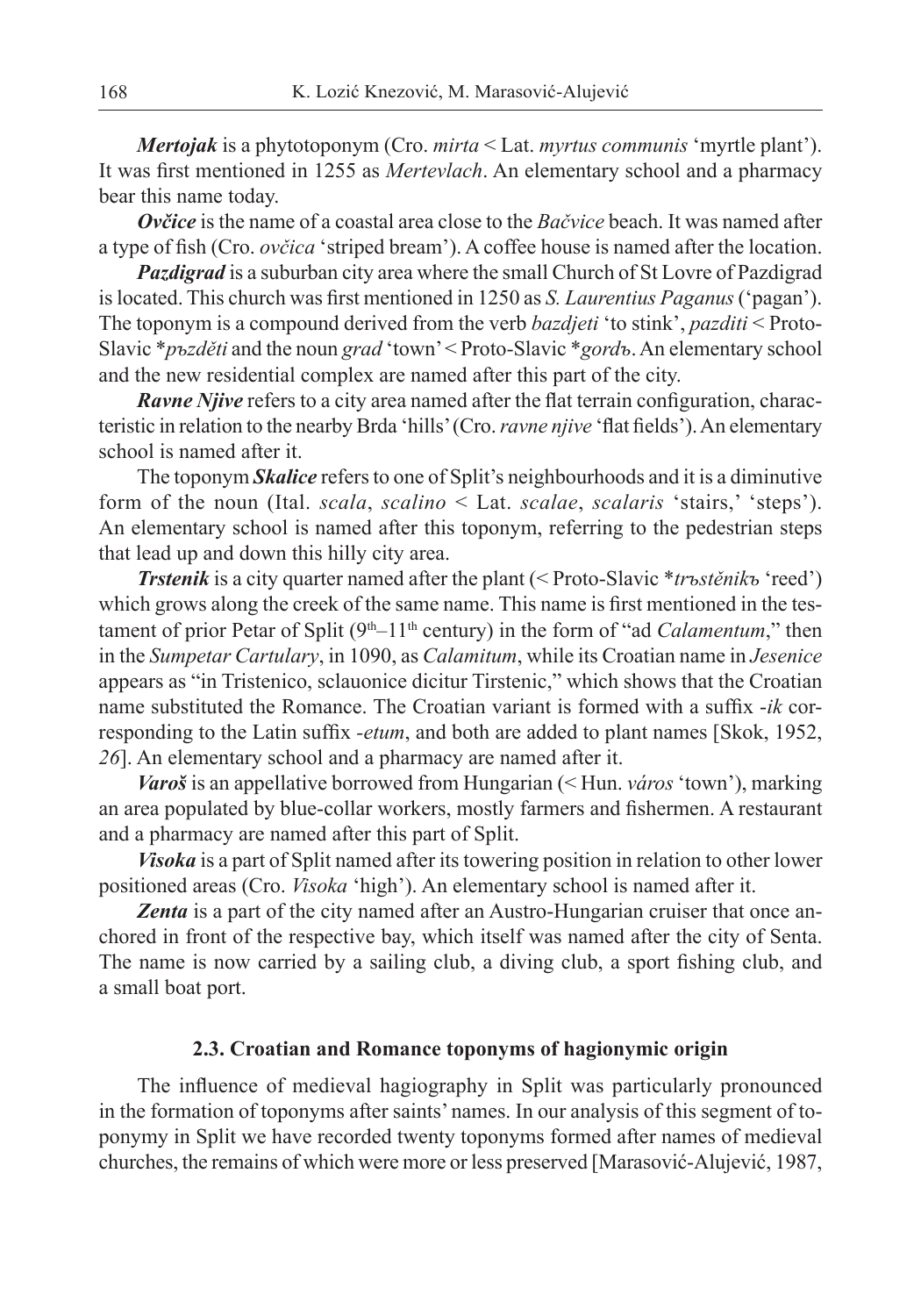*233*–*245*]. These toponyms are especially interesting in linguistic research because most of them reflect Romance-Slavic medieval language symbiosis. Namely, they represent compound forms containing a reflex of the Old Dalmatian adjective *sanctus*, *sancta* (*sut-*, *sta-*) and the name, most often Croatian, of the church's titular saint (e.g. *Sustipan* — St Stjepan, *Sućidar* — St Izidor, *Sukoišan* — St Cassian, etc.). However, having studied this segment of Split's toponymy, we concluded [Marasović-Alujević, 2008, *185*] that some of the hagionymic toponyms were formed in a different way. This smaller group of hagionymic toponyms is marked by the absence of the original adjective *sanctus*, they are all formed directly either from the saint's name in its hypocoristic form or from the dehagionymic adjective. The example of the first model of toponym formation is the abovementioned toponym *Bene*, the hypocoristic form of the name of St Benedict, titular of the recently discovered medieval church. The other group of toponyms is recognizable by the adjectival suffixes *-ica*, *-ac* or *-ača* added to the saint's name. Examples of such nominalized toponyms are *Sutrojica* < *Sveto Trojstvo* (Trinity); *Dujmovača* < *Duje* (St Domnius), after which a construction company is named; and *Lovrinac* < *Lovre* (St Laurence), which is now the name of the city cemetery.

## **3. Conclusion**

Most of the important institutions and facilities of the city of Split are named through geographical reference. All elementary schools (*Blatine-Škrape*, *Bol*, *Brda*, *Gripe*, *Kman*, *Lučac*, *Manuš*, *Marjan*, *Mejaši*, *Meje*, *Mertojak*, *Plokite*, *Poišan*, *Špinut*, *Pazdigrad*, *Ravne Njive*, *Skalice*, *Trstenik*, *Visoka*), older pharmacies (*Bačvice*, *Blatine-Škrape*, *Brda*, *Dobri*, *Firule*, *Lučac*, *Meje*, *Merojak*, *Špinut*, *Trstenik*, *Varoš*, *Žnjan*), both city hospitals (*Firule*, *Križine*), both cemeteries (*Lovrinac*, *Sustipan*), military facilities (*Lora*, *Dračevac*), as well as older sport clubs and facilities (*Baluni*, *Firule*, *Gripe*, *Kman*, *Lubinski porat*, *Marjan*, *Pistura*, *Poljud*, *Špinut*, *Zenta*, *Žnjan*) have their names derived from the names of the places they are situated in, including toponyms that are no longer used as such, but still preserved as names of city facilities. Transonymization is, thus, one of the ways of conservation of place names to be seen as part of the city's cultural and historical heritage.

We believe that the historical information conveyed by detoponymic chrematonyms should be available to Split's present-day citizens. Children in elementary schools already have some knowledge of the origin of their schools' names. Yet it is important to further the possibilities of popularizing the knowledge of the city's onomastic heritage. We suggest that it can be done by publishing popular articles intended for the large audience that would explain the origin of names, by organizing public lectures and exhibitions, as well as by installing information stands and commemorative plaques as part of the city's tourist infrastructure.

The present paper also raises new questions concerning the mechanisms of transonymization, both of social and linguistic nature. For example, from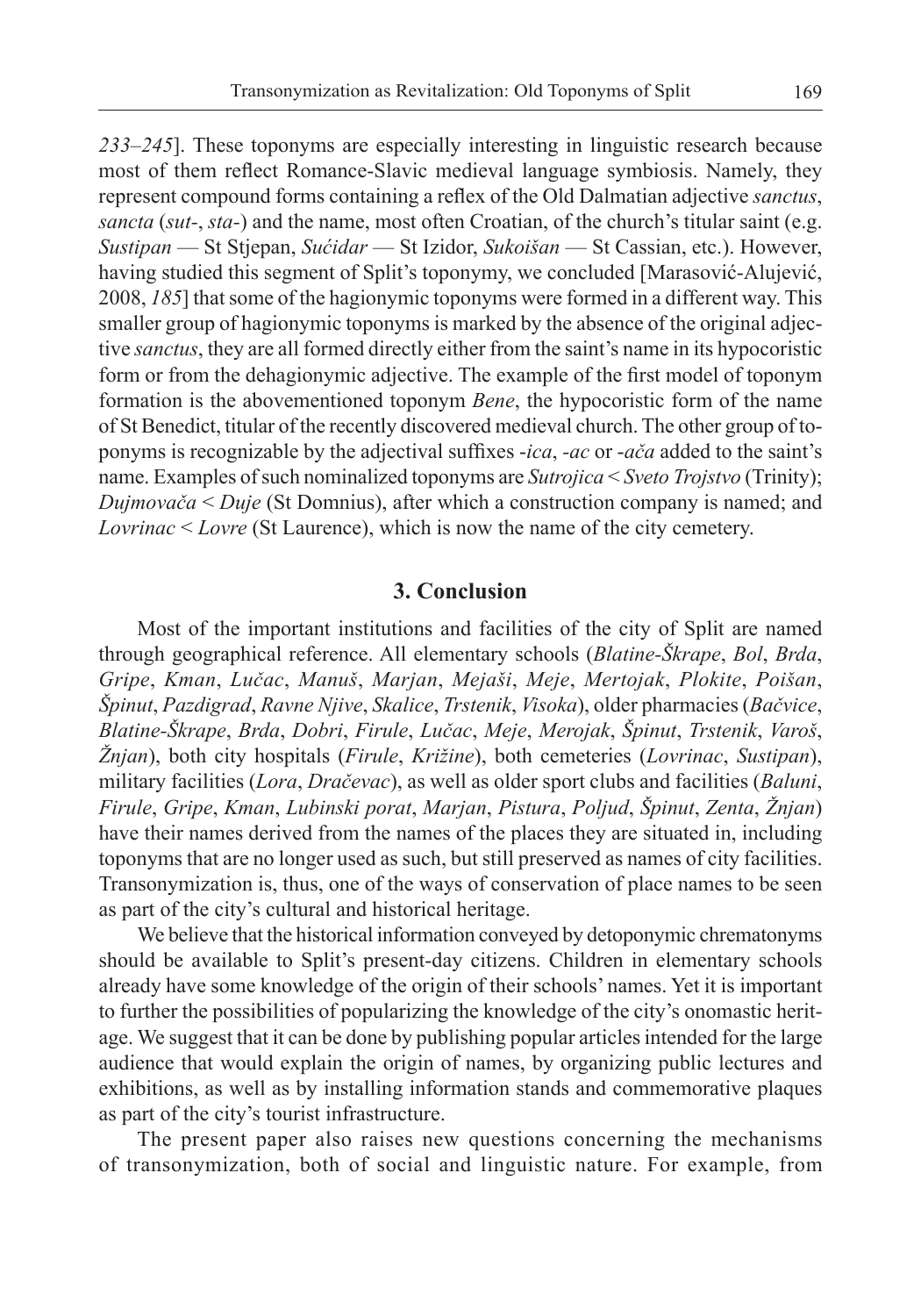the onomasiological point of view, it seems interesting whether there is correlation between the capacity of a toponym to be used as a chrematonym and the types of facilities that can be named after toponyms. In turn, this necessitates a more sophisticated sociolinguistic typology of chrematonyms, since the mechanisms of naming city facilities may vary depending on social context: some chrematonyms are officially sanctioned (such are the names of public institutions — schools, stadiums, cemeteries, roads), others are not (private institutions: shops, cafés, etc.), there are also unofficial chrematonyms used by local citizens concurrently with the respective official names yet formally unregistered. The data collected in Split prove that chrematonymy may revitalize place names unattested elsewhere, but preserved in oral tradition and only much later registered as chrematonyms (such is the name *Bene* that was conserved as a chrematonym but originated as the name of a church and the surrounding area the medieval church itself was discovered only in 2000).

Another question is whether the etymological transparency of a toponym favours its transonymization, i.e. its use as a name of an object of another kind (e.g. we may assume that hagionymic toponyms, in this respect, would behave differently from other kinds of toponyms: if the name is easily identified as derived from the name of a saint, this can favour its use as a name of a cemetery or a school, but it is rather unlikely as name of a stadium or a coffee shop). One can also wonder whether the folk-etymological reinterpretation of "opaque" old toponyms affects their secondary use as chrematonyms (cf. the names of Romance origin *Poljud*, *Baluni*, *Žnjan* in Section 2.1) or, vice versa, whether the transonymization itself can affect the interpretation of the name.

#### **Acknowledgments**

A part of this paper is the result of the research project headed by Prof. Marina Marasović-Alujević and supported by the Croatian Ministry of Science, Education and Sports (Project number 24424408200807).

- Battisti, C. & Alessio, G. (1975). *Dizionario etimologico italiano* [Italian Etymological Dictionary]. Florence: G. Barbera Editore.
- CD *Codex diplomaticus Regni Croatiae, Dalmatiae et Slavoniae*. (1904–1967) (Vols. 1–15). Zagreb: JAZU.
- Farlati, D. (1765). *Illyricum Sacrum, III, Ecclesia Spalatensis olim Salonitana.* Venice: Apud Sebastianum Coleti.
- Holzer, G. (2011). *Glasovni razvoj hrvatskoga jezika* [Phonetic Development of the Croatian Language]. Zagreb: Institut za hrvatski jezik i jezikoslovlje.
- Ivić , M. (1998). *Ogledna sveska* [A Sample Volume of the Etymological Dictionary]. Belgrade: Institut za Srpski Jezik.
- Jelić, L., Bulić, F. & Rutar, S. (1894). *Guida di Spalato e Salona* [A Guide of Split and Salona]. Zara: Stabilimento tipografico di S. Artale.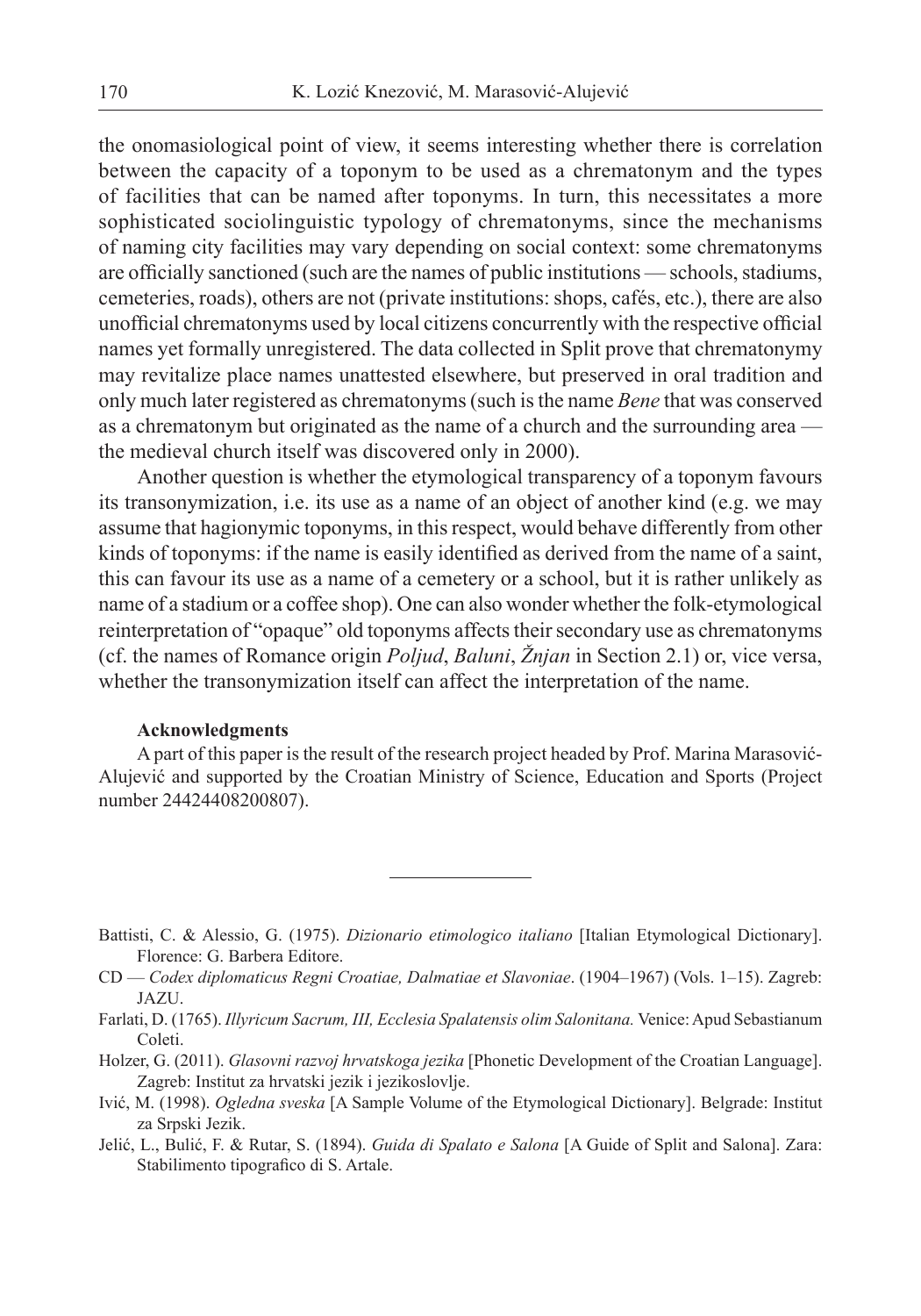- Katić, L. (1951). Topografske bilješke solinskog polja [Topographic Notes of the Field of Solin]. *Vjesnik za arheologiju i historiju dalmatinsku, 52,* 71–96.
- Katić, L. (1956). Reambulacija dobara splitskog nadbiskupa 1397. godine [Assessment of the Property of the Archbishop of Split]. *Starohrvatska prosvjeta, 3 (5),* 135–177.
- Kostrenčić, M. (Ed.). (1967). *Diplomatički zbornik Kraljevine Hrvatske, Dalmacije i Slavonije* [Diplomatic Code of the Kingdom of Croatia, Dalmatia and Slavonia] (Vol. 1)*.* Zagreb: JAZU.
- Marasović, M. (1979, January 27). Naši stari toponimi i potreba njihove zaštite [Our Old Place Names and the Need for their Protection]. *Slobodna Dalmacija*, p. 8.
- Marasović, T. & Marasović-Alujević, M. (2005). Srednjovjekovni predio Bene u Splitu arheološka i onomastička istraživanja [Medieval Area of Bene in Split: An Archaeological and Onomastic Study]. *Starohrvatska prosvjeta*, *III/32,* 149–162.
- Marasović-Alujević, M. (1987). Sanktoremski toponimi na području srednjovjekovnog Splita [Toponyms Refl ecting the Names of Saints in Medieval Split]. In P. Ivić (Ed.), *Zbornik šeste jugoslovenske onomastičke konferencije 1985* [Proceedings of the 6th Yugoslav Onomastic Conference Held in 1985] (Book 7, pp. 233–245). Beograd: Srpska akademija nauka i umetnosti.
- Marasović-Alujević, M. (2006). Terminologia militare italiana nella Spalato dell'epoca veneziana [Military Terminology of Split in the Venetian Period]. In B. Van den Bossche, M. Bastiaensen, C. Salvadori, L. & S. Widlak (Eds.), *Atti del XVI Congresso dell'A.I.P.I.* [Proceedings of the 16<sup>th</sup> Congress of the International Association of Teachers of Italian] (pp. 555–561). Florence: Franco Cesati.
- Marasović-Alujević, M. (2007). "Quod slavice dicitur" seguendo le traduzioni romanzo-slave nella Spalato medievale [Quod Slavice Dicitur: Romance-Slavic Translations in Medieval Split]. *Adriatico/ Jadran, rivistà di cultura tra le due sponde, 2*, 300–308.
- Marasović-Alujević, M. (2008). Uloga hagionima u onomastičkim istraživanjima srednjovjekovnog Splita [The Role of Hagionym in the Onomastic Studies of Medieval Split]. In A. Marinković & T. Vedriš (Eds.), *Hagiologija: Kultovi u kontekstu* [Hagiology: Cults in the Context] (pp. 181–188). Zagreb: Leykam international.
- Moguš, M. (1977). *Čakavsko narječje* [Chakavian Dialect]. Zagreb: Školska knjiga.
- Novak, G. (1957). *Povijest Splita* [History of Split] (Vol. 1). Split: Čakavski sabor.
- Novak, V. (1929). *Analiza razvoda zemalja manastira sv. Benedikta u Splitu: Territorium monasterii S. Benedicti. Post. a. 1119* [Analysis of the Distribution of Lands of the Monastery of St Benedict in Split]*.* Split: Narodna tiskara.
- Novak, V. & Skok, P. (1952). *Supetarski kartular: Iura sancti Petri de Gomai Lingvistička analiza kartulara* [The Chartulary of Supetar: Iura Sancti Petri de Gomai — Linguistic Analysis of the Chartulary]. Zagreb: JAZU.
- Putanec, V. (1963). Refleksi starodalmatskog pridjeva SANCTUS u onomastici obalne Hrvatske [Reflexes of the Old Dalmatian Adjective SANCTUS in Costal Croatian Onomastics]. *Slovo, 13*, 137–175.
- Rački, F. (1877). *Documenta historiae chroaticae periodum antiquam illustrantia*. Zagreb: Monumenta spectanctia historiam Slavorum meridionalium.
- Skok, P. (1928). O simbiozi i nestanku starih Romana u Dalmaciji i na Primorju u svjetlu onomastike [On the Symbiosis and Disappearance of the Old Romance-Speaking People in Dalmatia and Croatian Littoral in the Light of Onomastics]. *Razprave (Znanstveno društvo za humanistične vede v Ljubljani), 4,* 1–42
- Skok, P. (1952). Postanak Splita [The Origin of Split]. *Anali historijskog instituta, 1*, 19–62.
- Skok, P. (1972). *Etimološki rječnik hrvatskoga ili srpskoga jezika* [An Etymological Dictionary of the Croatian or Serbian Language] (Vol. 2). Zagreb: JAZU.
- Smičiklas, T. (Ed.). (1904–1905). *Codex diplomaticus regni Croatiae, Dalmatiae et Slavoniae* [Diplomatic Code of the Kingdom of Croatia, Dalmatia and Slavonia] (Vols. 2–4). Zagreb: JAZU.
- Smodlaka, J. (1946). *"Splet, Split, Spljet". Imena mesta i meštana na tlu Jugoslavije* ["Splet, Split, Spljet". Names of Cities and Dwellers in Yugoslavia]. Split: Novo doba.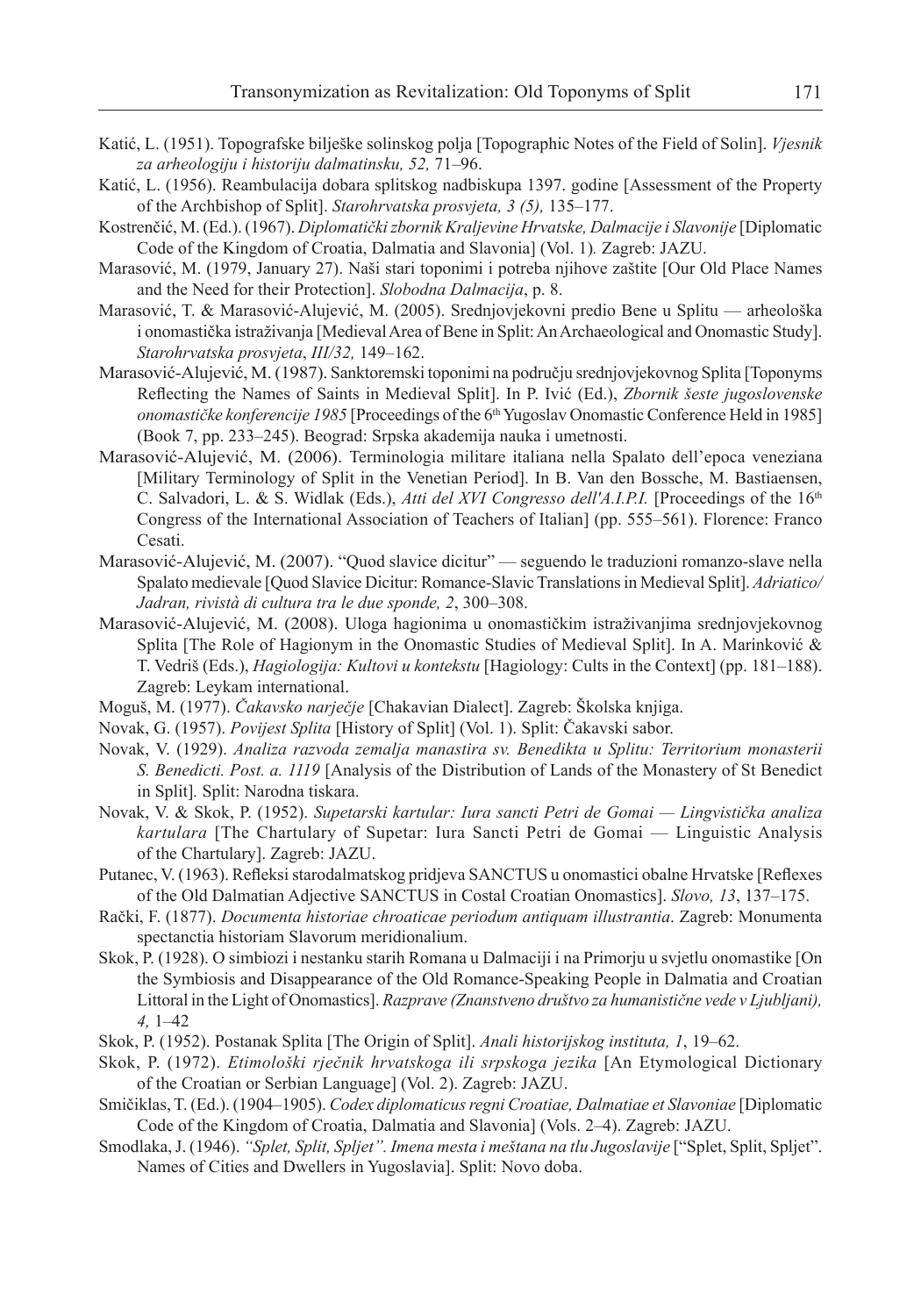Šimunović, P. (2008). Ranosrednjovjekovna toponimija splitskog poluotoka [Early Medieval Toponymy of the Peninsula of Split]. *Archaeologia Adriatica*, *2(2),* 587–599.

*Received 15 September 2016*

#### ABBREVIATIONS

| Cro.    | Croatian language            | Ital. | Italian language  |
|---------|------------------------------|-------|-------------------|
| Dalmat. | Dalmatian (Romance) language | Lat.  | Latin language    |
| dial.   | dialectal                    | Ven.  | Venetian language |
| Hun.    | Hungarian language           |       |                   |

\* \* \*

#### **Lozić Knezović, Katarina** PhD, Assistant Professor, Department of Croatian Language and Literature University of Split Radovanova 13, 21000 Split, Croatia E-mail: klozic@ffst.hr

#### **Marasović-Alujević, Marina**

PhD, Professor, Department of Italian Language and Literature University of Split Radovanova 13, 21000 Split, Croatia E-mail: mmarasov@ffst.hr

### **Лозич Кнезович, Катарина** PhD, доцент, кафедра хорватского языка и литературы Сплитский университет

Radovanova 13, 21000 Split, Croatia E-mail: klozic@ffst.hr

#### **Марасович-Алуевич, Марина**

PhD, профессор, кафедра итальянского языка и литературы Сплитский университет Radovanova 13, 21000 Split, Croatia E-mail: mmarasov@ffst.hr

## **К. Лозич Кнезович М. Марасович-Алуевич**

Сплитский университет Сплит, Хорватия

#### **ВОЗРОЖДЕНИЕ ЧЕРЕЗ ТРАНСОНИМИЗАЦИЮ: ДРЕВНЯЯ ТОПОНИМИЯ СПЛИТА**

В статье рассматривается древняя топонимия Сплита, хорватского города, расположенного в центре исторической области Далмация. Наряду с многочисленными памятниками духовной и материальной культуры топонимы являются частью двухтысячелетнего исторического наследия города. В случае Сплита в распоряжении исследователей имеется множество источников ценной информации о его древней топонимии. Ведущую роль играют три типа источников: непрерывная устная традиция, письменные